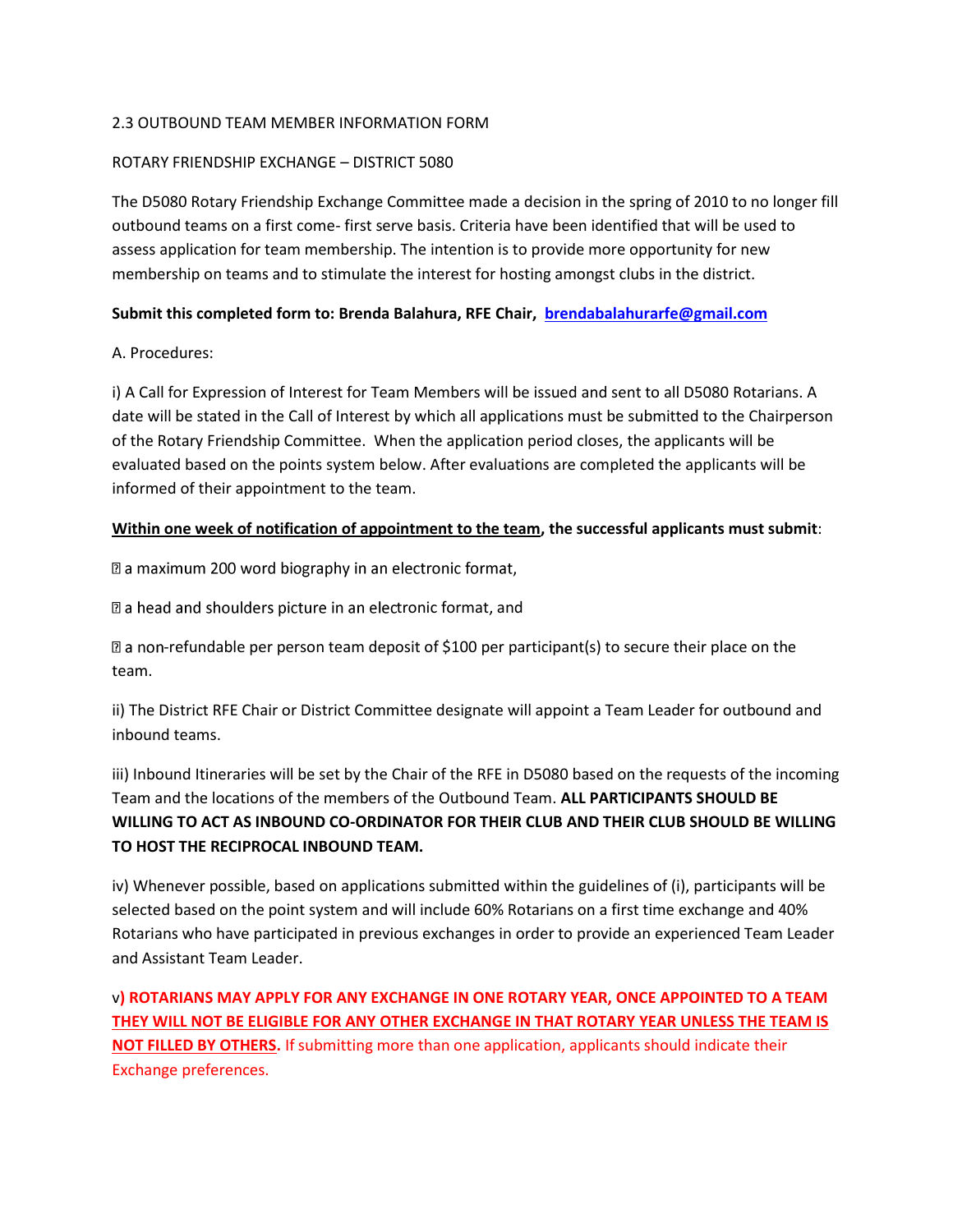B.The Point System

i) Points will be given for roles in hosting of teams or doing RFE related work.

ii) Points will be taken away if applicants have participated on an RFE in the past Rotary year.

# iii) **Points will only be given for hosting and related work completed in the LAST 5 YEARS therefore, years must be specified or the points will not be counted.**

iv) Points will be given for other D5080 participation as noted in Part D of this form.

C. Personal Information required so that Rotarian(s) can be contacted. From here on this application is to be filled in and returned electronically before the closing date specified on the "Call of Interest" email.

| v. Telephone: (Home) _____________________(Office) ____________(Cell) __________                     |  |  |  |
|------------------------------------------------------------------------------------------------------|--|--|--|
|                                                                                                      |  |  |  |
| vii. Rotary Club: __________________________________Classification: ________________________________ |  |  |  |
|                                                                                                      |  |  |  |

#### D. Points**: DATES MUST BE GIVEN TO ENSURE COUNTING OF POINTS –LAST 5 YEARS ONLY**

1. **ROTARIANS MAY APPLY FOR ANY EXCHANGE IN ONE ROTARY YEAR BUT ONCE APPOINTED TO A TEAM THEY WILL NOT BE ELIGIBLE FOR ANY OTHER EXCHANGE IN THAT ROTARY YEAR UNLESS THE TEAM IS NOT FILLED BY OTHERS.** Rotarians may apply for another international team in the same Rotary year in case it is not filled but a deduction of 2 points will be given. 1 minus point will be given for having been on an International Team in the past two Rotary years. **NO POINTS WILL BE DEDUCTED FOR "LOCAL" OUTBOUND TEAM MEMBERSHIP** (exchanges held in Canada or USA). List previous Rotary

Friendship Exchange Outbound Team Membership and **dates and destination of exchanges**

| Rotary year                       | <b>Destination of Exchange</b> | Date of Exchange |
|-----------------------------------|--------------------------------|------------------|
| <b>JULY 1, 2017-JUNE 30, 2018</b> |                                |                  |
| <b>JULY 1, 2016-JUNE 30, 2017</b> |                                |                  |
| <b>JULY 1, 2015-JUNE 30, 2016</b> |                                |                  |
| <b>JULY 1, 2014-JUNE 30, 2015</b> |                                |                  |
| <b>JULY 1, 2013-JUNE 30, 2014</b> |                                |                  |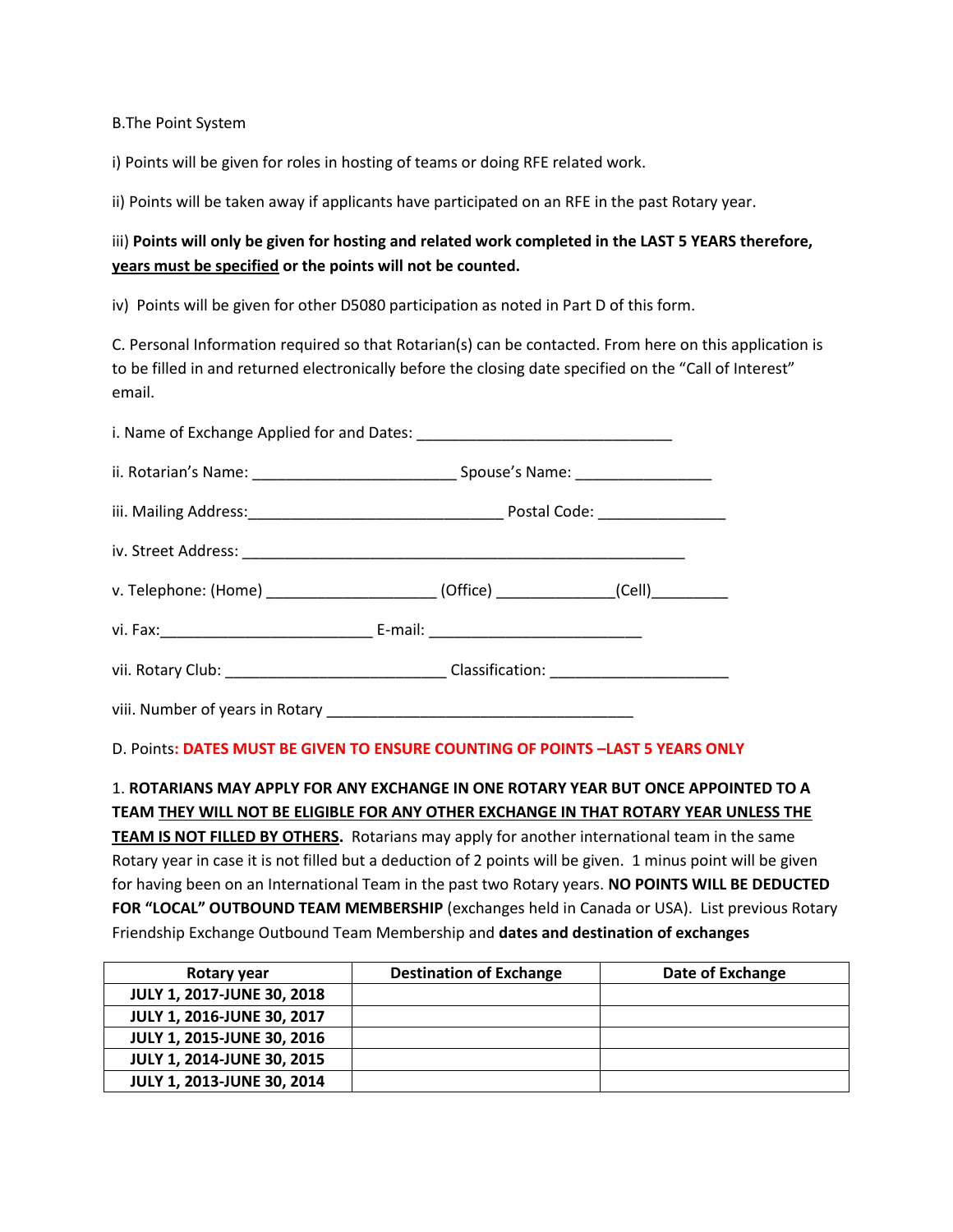2. Previous Inbound Team Home-Stay Hosting of Rotary Friendship Exchange Team (**Identify name of inbound team and dates**.) (1 point for hosting up to 4 points)

| <b>INBOUND TEAM</b> | <b>DATES HOSTED</b> |
|---------------------|---------------------|
|                     |                     |
|                     |                     |
|                     |                     |
|                     |                     |

3. Previous Additional Hosting Responsibilities for Inbound Rotary Friendship Exchange Teams. **Identify name of team and dates.** (1 point for transportation host, 1 point for hosting a group meal, 1 point for special event coordinator, may be multiples in categories to maximum of 4 points.)

| <b>INBOUND TEAM</b> | <b>DATES</b> | <b>RESPONSIBILITY</b> |
|---------------------|--------------|-----------------------|
|                     |              |                       |
|                     |              |                       |
|                     |              |                       |
|                     |              |                       |
|                     |              |                       |

4. History of leadership with local or district Rotary Friendship Exchange Committee (one point only for each): **Identify name of team/committee if needed, and dates for all items**

i. Member of own Club Friendship Exchange Committee. ii. District Committee : \_\_\_\_\_\_\_\_\_\_\_\_\_\_\_\_\_\_\_\_\_\_\_\_\_\_\_\_\_\_\_\_\_\_ iii. Team Leader for Outbound Exchange: \_\_\_\_\_\_\_\_\_\_\_\_\_\_\_\_\_\_\_\_\_\_\_\_\_\_\_\_ iv. Assistant Team Leader for Outbound Exchange: \_\_\_\_\_\_\_\_\_\_\_\_\_\_\_\_\_\_\_\_\_\_\_\_\_\_\_\_\_\_\_ v. District Coordinator for Inbound Team: vi. District Assistant Coordinator for Inbound Team: \_\_\_\_\_\_\_\_\_\_\_\_\_\_\_\_\_\_\_\_\_\_\_\_\_\_\_\_ vii. Local Coordinator for Inbound Team: \_\_\_\_\_\_\_\_\_\_\_\_\_\_\_\_\_\_\_\_\_\_\_\_\_\_\_\_\_\_\_\_\_\_\_\_\_\_\_\_ viii. Local Assistant Coordinator for Inbound Team: \_\_\_\_\_\_\_\_\_\_\_\_\_\_\_\_\_\_\_\_\_\_\_\_\_\_\_\_ ix. . Past District Governor of D5080: \_\_\_\_\_\_\_\_\_\_\_\_\_\_\_\_\_\_\_\_\_\_\_\_\_\_\_\_\_\_\_\_\_\_\_\_\_\_\_\_ x. Coordinator for VTT or RYE: \_\_\_\_\_\_\_\_\_\_\_\_\_\_\_\_\_\_\_\_\_\_\_\_\_\_\_ xi. Host of RYE student or VTT (**please identify name and dates within last 5 years**) \_\_\_\_\_\_\_\_\_\_\_\_\_\_\_\_\_\_\_\_\_\_\_\_\_\_\_\_\_\_\_\_\_\_\_\_\_